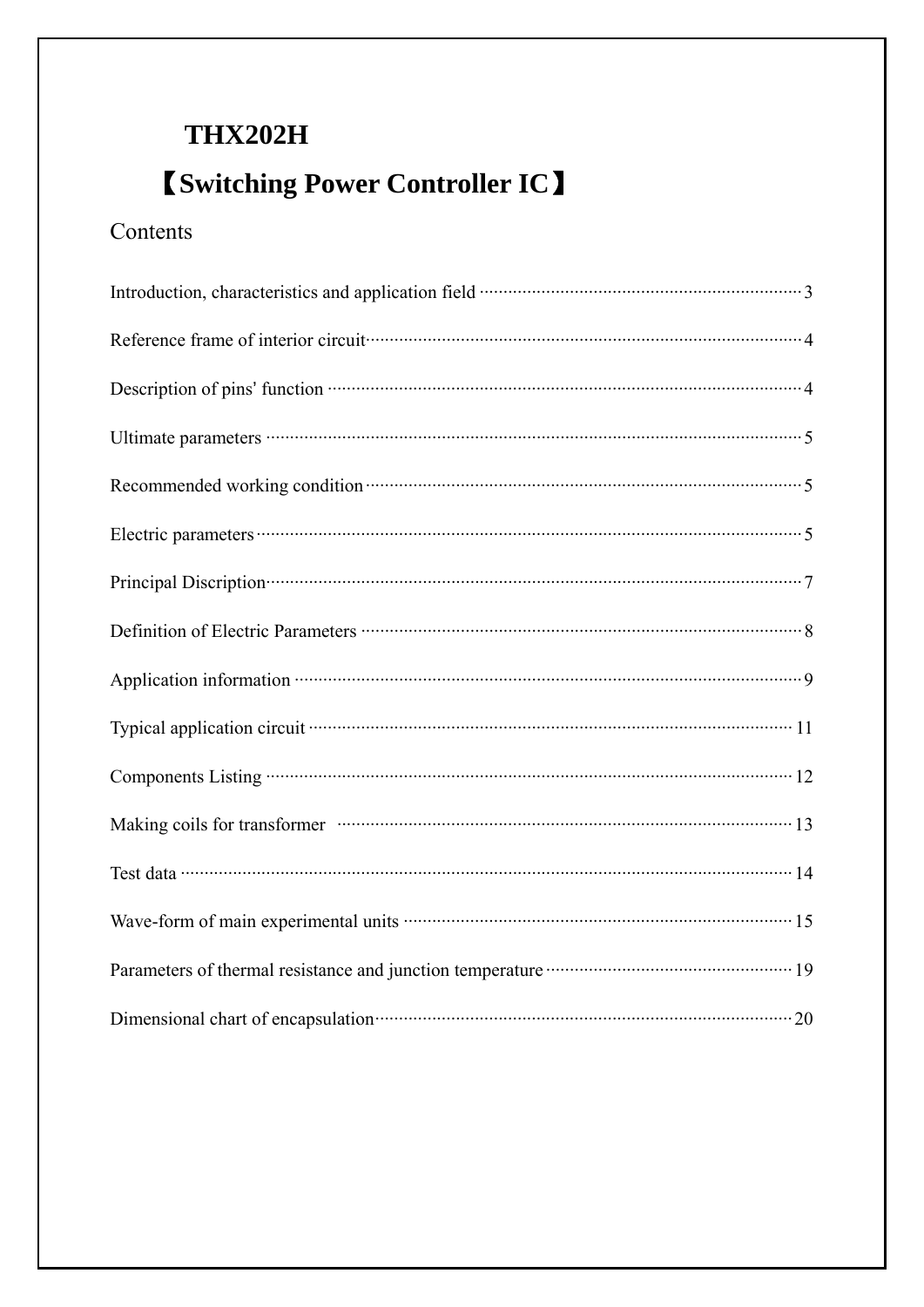#### **Introduction**

PWM controller of high-performance current mode is specially designed for AC/DC transformer with high performance and price ratio, which supplies continuous output power of 5W within the range of wide-voltage between 85V and 265V, the output power of peak value can be up to 18W. The combination of optimized reasonable circuit design and bipolar facture technology with high performance and price ratio economizes the whole cost ultimately. The power controller can be applied to the typical flyback circuit topology so as to form a simple AC/DC transformer. The startup circuit inside IC is designed as a particular current inhalation way, so it can start up with the magnification function of the power switch tube itself, which lessens the power consumption for starting the resistance remarkably; when the output power is lower, IC will reduce the working frequency automatically, therefore, the standby power consumption becomes extremely low. When the power tube is closed, the interior circuit will bias it reversely, utilize the characteristic of high pressure resistance CB of bipolar transistor directly, and improve its pressure resistance capacity to the high voltage of 700V, which ensures the security of the power tube.



 Meanwhile, the perfect function of overload and saturation prevention is provided inside of IC, which can keep away some abnormal status, such as overload, saturation of transformer, and output short circuit, so as to improve the reliability of the power supply. Besides, there is a 2.5V voltage reference integrated inside IC for providing precise voltage to the clock circuit, and clock frequency can be set up by an exterior timing capacity.

Now the standard encapsulation and the environmental protection leadless encapsulation that meets European standard of DIP8 are supplied.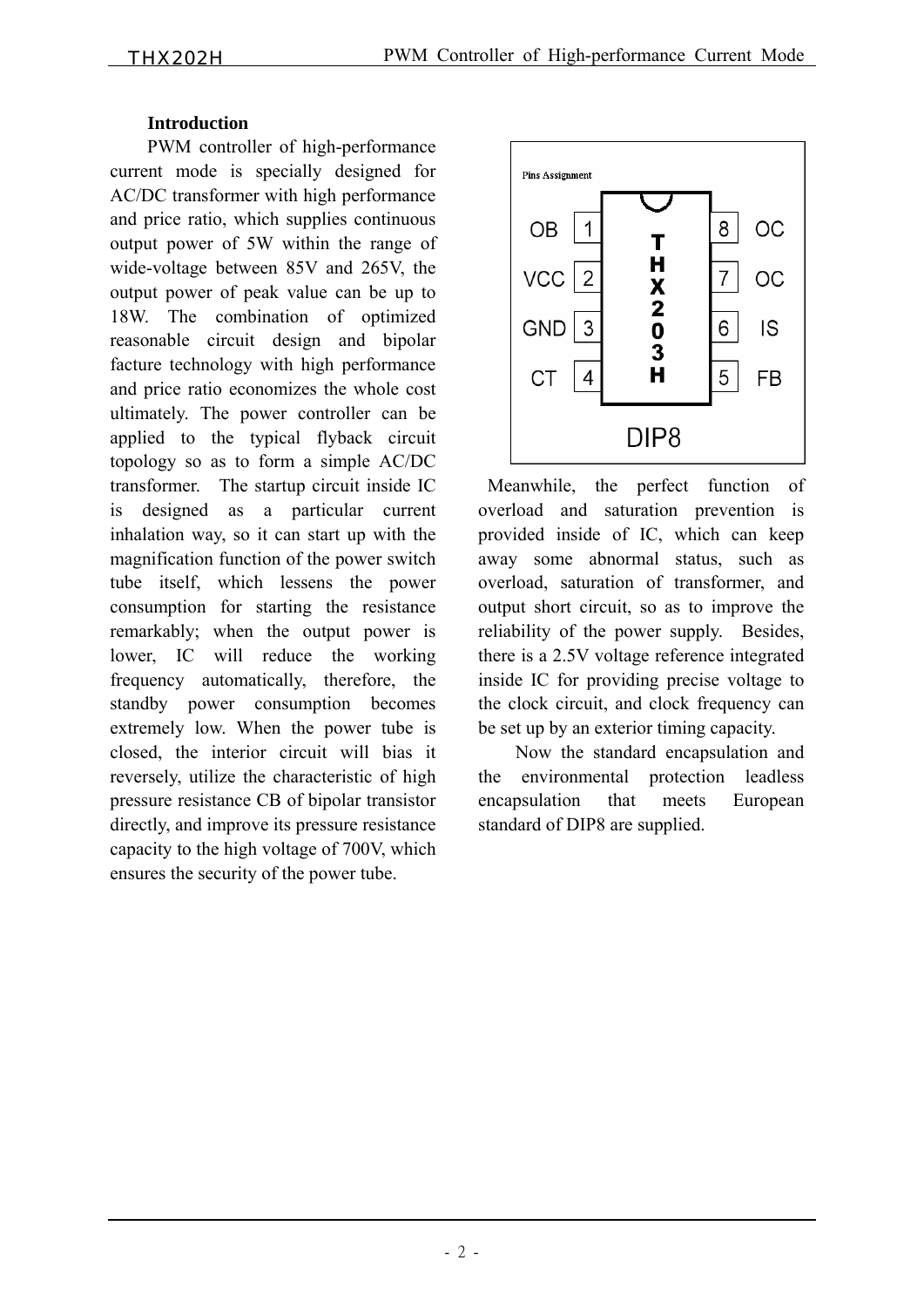## **Characteristics**

- Set-in high-voltage power switch tube of 700V and few peripheral components
- With the modulation of lock pulse width, the testing is according to the pulse limit current.
- With the function of output frequency reduction, the non-output power consumption can be less than 25W.
- Inner-built ramp and anti-feedback compensation function
- The independent upper-limit current testing controller deals with over-current and over-load of the controller real-timely.
- The period emission pole is turned off and it outputs by deflected voltage, and the pressure resistance of the power tube is improved.
- Set-in current limit resistance with temperature compensation, which makes the current limit precise
- Set-in heat protection circuit
- Startup is accomplished with the magnification function of the switch power tube, and the power consumption of startup resistance is reduced more than10 times.
- $\bullet$  Few peripheral components
- $\bullet$  Low startup and operating current
- $\bullet$  VCC over-voltage automatic limit
- Wide-voltage output power reaches 5W, and the narrow-voltage output power reaches 8W.

# **Applied Field**

- Adaptor (for example, travel charger, out power station)
- As internal power source of environmental-protection and energy-saving type of household appliances (such as electromagnetic oven and microwave oven)

## **Reference Frame of Interior Circuit**

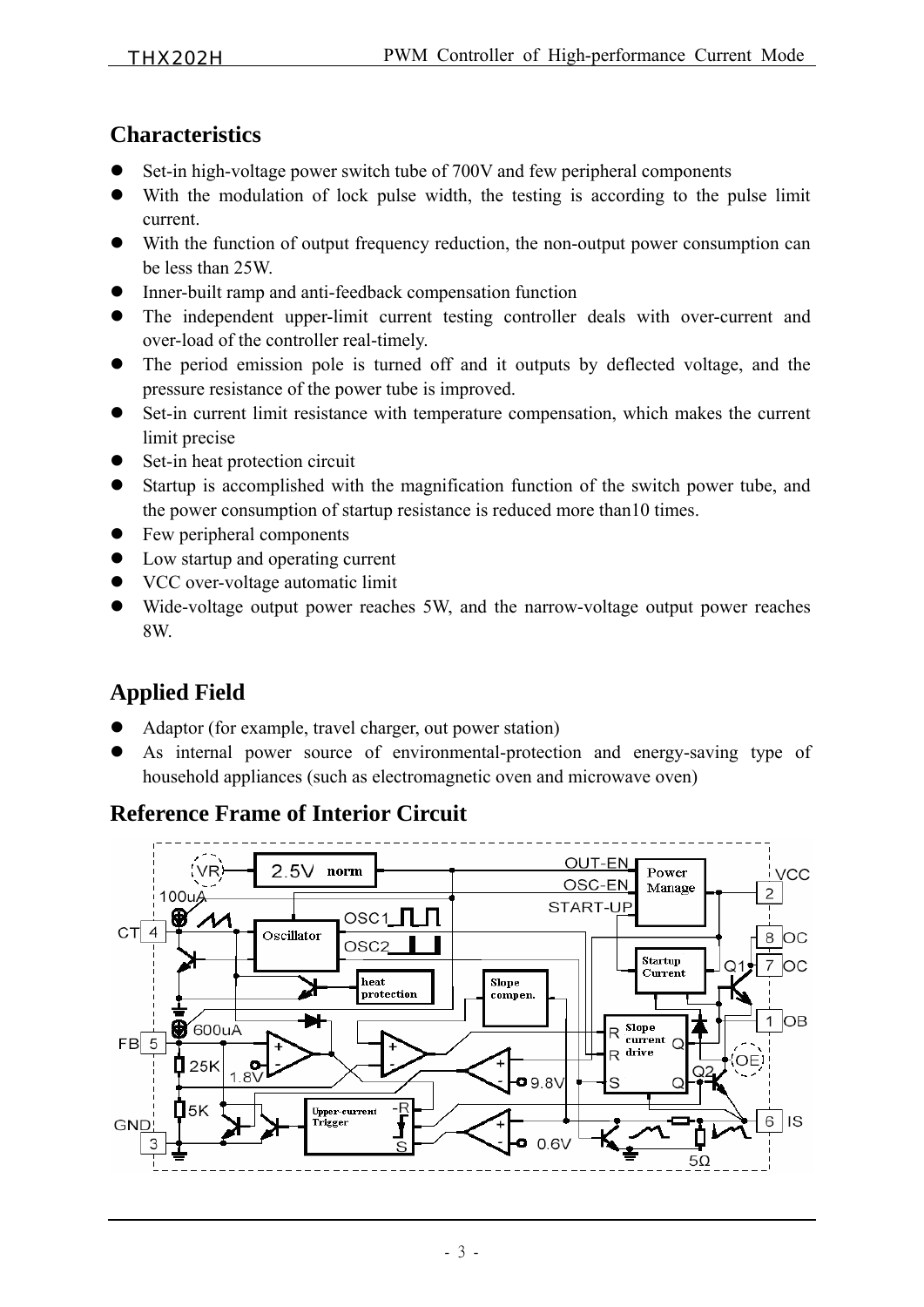#### Figure 1. Frame of Interior Current

## **Description of Pins' function**

| Pins          | Symbol     | Pins Description                                                                                   |  |  |  |
|---------------|------------|----------------------------------------------------------------------------------------------------|--|--|--|
|               | <b>OB</b>  | base electrode of power tube, control terminal of start-up<br>current, external startup resistance |  |  |  |
| $\mathcal{D}$ | <b>CT</b>  | oscillate capacitance pins, external timing capacitance                                            |  |  |  |
|               | <b>GND</b> | meet grounding pins                                                                                |  |  |  |
|               | <b>FB</b>  | feedback pins                                                                                      |  |  |  |
| $\leq$        | <b>VCC</b> | supply electric pins                                                                               |  |  |  |
| 6             | NC         | OE pins to be hanged in application                                                                |  |  |  |
| 7,8           | OC         | output pins, meet switching transformer                                                            |  |  |  |

 \*: During PCB layout, Pin6 should be treated with hanging method and the security distance should be kept more than 1mm between Pin6 and Pin7, so as to avoid discharging.

## **Limit parameter**

| Endurance voltage of OC collector $\cdots$ $-0.3-700V$                                                                                                             |  |
|--------------------------------------------------------------------------------------------------------------------------------------------------------------------|--|
|                                                                                                                                                                    |  |
|                                                                                                                                                                    |  |
| Operating temperature range $\cdots$ $\cdots$ $\cdots$ $\cdots$ $\cdots$ $\cdots$ $\cdots$ $\cdots$ $\cdots$ $\cdots$ $\cdots$ $\cdots$ $\cdots$ $\cdots$ $\cdots$ |  |
| Deposit temperature range $\cdots$ $-55-+150^{\circ}\text{C}$                                                                                                      |  |
| Welding temperature $\cdots$ $+260^{\circ}$ C, 10S                                                                                                                 |  |

## **Recommended working condition**

| Item                             | Minimum | Typical | Maximum | Unit       |
|----------------------------------|---------|---------|---------|------------|
| Power supply voltage, VCC        | 4.8     | 5.5     | 9.0     |            |
| Pins input voltage               | $-0.3$  |         | Vcc     |            |
|                                  |         |         |         |            |
| Reverse voltage of peak value  - |         |         | 500     |            |
| Switching current of peak-       |         |         | 250     | MA         |
| value                            |         |         |         |            |
| Timing capacitance               | 270     | 330     | 680     | PF         |
| Oscillating frequency            | 32      | 61      | 81      | KHz        |
|                                  |         |         |         |            |
| Operating temperature            |         |         | $70 \,$ | $^{\circ}$ |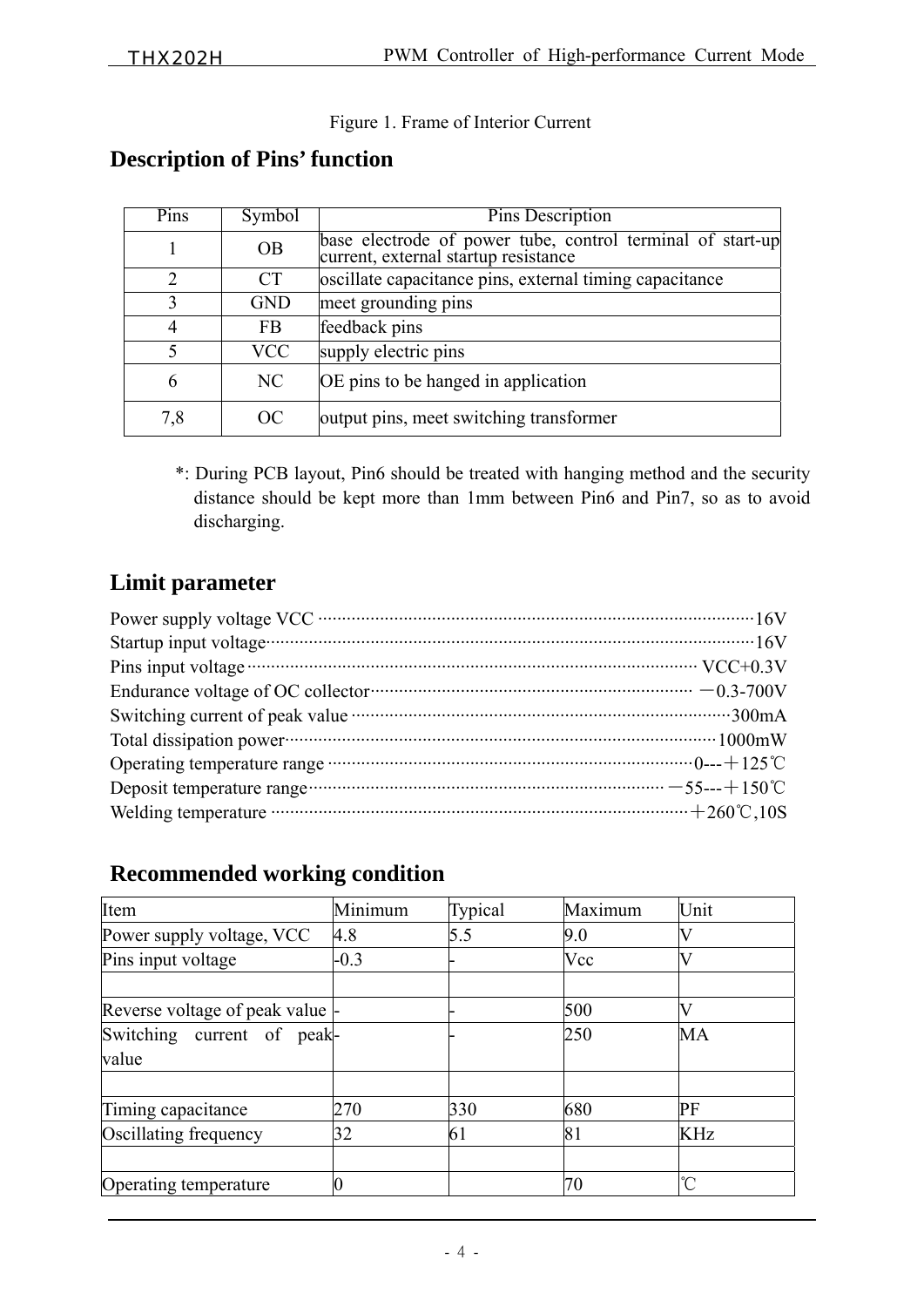# **Electric Parameter** (Ta=25℃, Vcc=5.5-7.5V, Ct=330PF)

# Output

| Item                                    | Testing condition   | Minimum | Typical | Maximum | Unit |
|-----------------------------------------|---------------------|---------|---------|---------|------|
| Maximum                                 | $presureIoc=10mA$   | 700     |         |         |      |
| resistance                              |                     |         |         |         |      |
| switching tube                          |                     |         |         |         |      |
| $on$ -saturation pressure $Ioc = 250mA$ |                     |         |         |         |      |
| drop                                    |                     |         |         |         |      |
| Output rise-time                        | $CL=1nF$            |         |         | 75      | ns   |
| Output fall-time                        | $CL=1nF$            |         |         |         | ns   |
| Output limit current                    | $Ti=0-100^{\circ}C$ | 250     | 270     | 290     | mA   |
| OE clamp voltage                        | $OE=0.001-0.29A$    |         |         |         |      |

# Reference

| Item                                | <b>Testing condition</b>          | Minimum | Typical | Maximum | Unit              |
|-------------------------------------|-----------------------------------|---------|---------|---------|-------------------|
| Reference                           | $outputIO=1.0mA$                  | 2.4     | 2.5     | 2.6     |                   |
| voltage                             |                                   |         |         |         |                   |
| power                               | adjustment $Vcc = 5.5 - 9V$       |         |         | 20      | mV                |
| ratio                               |                                   |         |         |         |                   |
| Load                                | adjustment $I_0 = 0.1 - 1.2$ mA   |         |         |         | $\frac{0}{0}$     |
| ratio                               |                                   |         |         |         |                   |
| Temperature stability               |                                   |         | 0.2     |         | $mV/\overline{C}$ |
| Output noise voltage $F=10Hz-10KHz$ |                                   |         |         | 50      | µ١                |
| Long-term stability                 | the-<br>1000h<br>Operate<br>under |         |         |         | mV                |
|                                     | condition of $T = 85^{\circ}$ C   |         |         |         |                   |

# Oscillator

| Item                                     | Testing condition              | Minimum | <b>Typical</b> | Maximum | Unit            |
|------------------------------------------|--------------------------------|---------|----------------|---------|-----------------|
| Oscillating frequency                    | $Ct=330PF$                     | 159     | 66             |         | <b>KHz</b>      |
| Frequency                                | changeVcc= $5.\overline{5.9V}$ |         |                |         | $\overline{\%}$ |
| ratio with voltage                       |                                |         |                |         |                 |
| Frequency change rate $Ta=0-85^{\circ}C$ |                                |         |                |         | $\%$            |
| with temperature                         |                                |         |                |         |                 |
| Vibration amplitude of                   |                                |         | 2.2            |         |                 |
| $oscillator(Vp-p)$                       |                                |         |                |         |                 |
| Drop<br>edge                             | $ofCt=330PF$                   |         | 800            |         | 'ns             |
| oscillator                               |                                |         |                |         |                 |

# Feedback

| Item                              |            | Testing condition | Minimum | lypical | Maximum | Unit      |
|-----------------------------------|------------|-------------------|---------|---------|---------|-----------|
|                                   | Pull-up    |                   |         | 0.50    | 0.60    | mA        |
| Input                             | current    |                   |         |         |         |           |
| impedance                         | pull-down  |                   |         | 30      |         | $K\Omega$ |
|                                   | resistance |                   |         |         |         |           |
| Power supply rejection Vcc=5.5-9V |            |                   |         | 60      |         | dВ        |
| ratio                             |            |                   |         |         |         |           |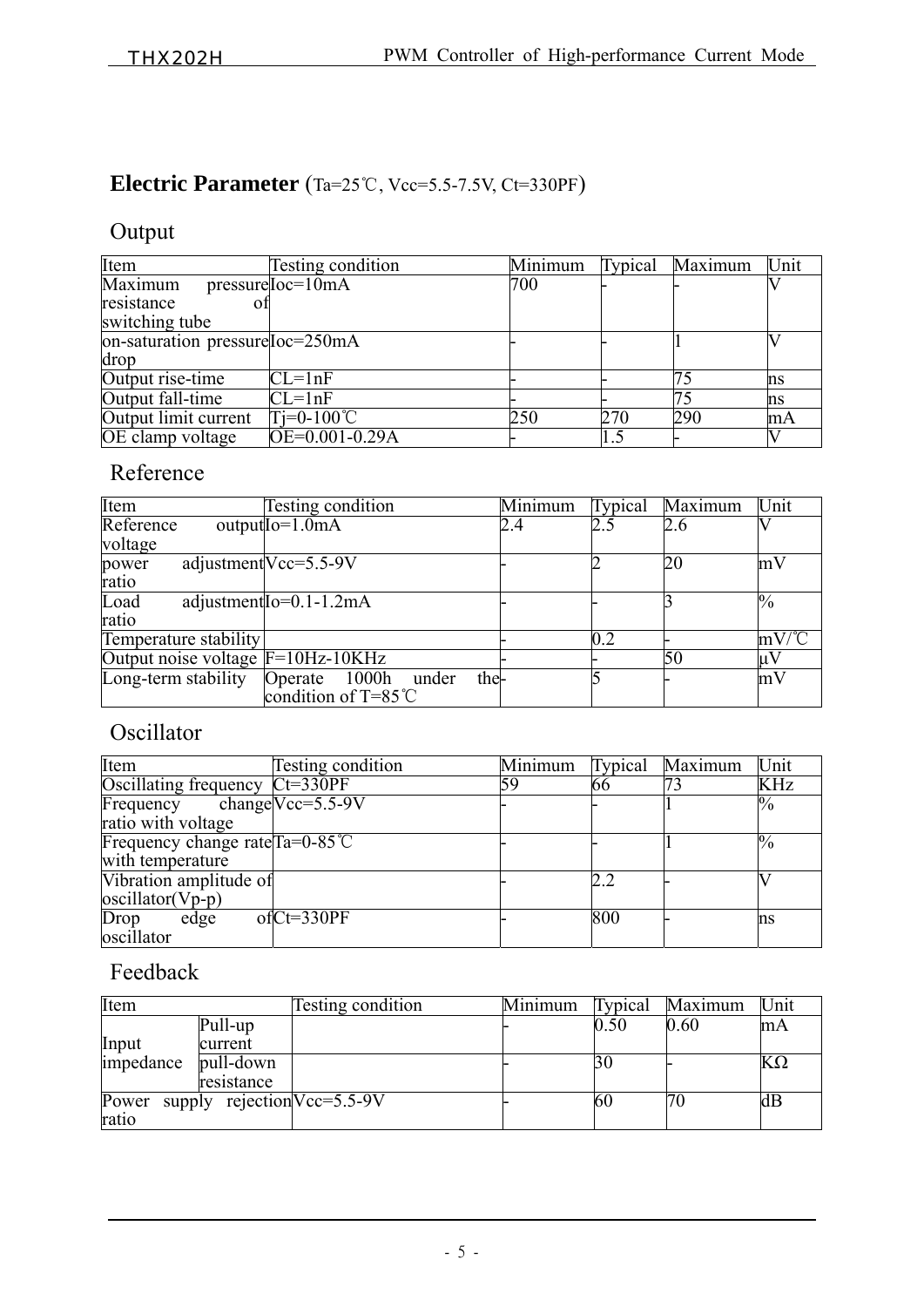## Current sampling

| Item                                    | Testing condition | Minimum | Typical | Maximum | Unit |
|-----------------------------------------|-------------------|---------|---------|---------|------|
| Current<br>sampling<br>limit            |                   | 0.55    | 0.60    | 0.65    |      |
| limit<br>upper<br>current<br>prevention |                   | 0.25    | 0.27    | 0.29    | A    |
| Power<br>supply<br>rejection ratio      |                   |         | 60      | 70      | dВ   |
| transmission delay                      |                   |         | 150     | 250     | ms   |

## Modulation of pulse width

| Item               | testing condition | Minimum | Typical | Maximum | $\ln$ |
|--------------------|-------------------|---------|---------|---------|-------|
| Maximum duty cycle |                   |         |         |         |       |
| Minimum duty cycle |                   |         |         | ັ້      |       |

#### Power current

| Item                                      | <b>Testing condition</b> | Minimum | Typical | Maximum | Unit |
|-------------------------------------------|--------------------------|---------|---------|---------|------|
| Startup<br>acceptance                     |                          | 1.6     | 2.4     | 2.3     | mA   |
| current                                   |                          |         |         |         |      |
| Startup static current                    |                          |         | 55      | 80      | μA   |
| Static current                            | $Vcc = 8V$               |         | 2.8     |         | mA   |
| Startup voltage                           |                          | 8.6     | 8.8     | 9.0     |      |
| Close<br>voltage<br>οf                    |                          | 4.0     | 4.2     | 4.5     |      |
| oscillator                                |                          |         |         |         |      |
| Restart voltage                           |                          |         | 3.6     |         |      |
| limit<br>$\overline{\text{Over-voltage}}$ |                          | 9.5     | 10      | 10.5    |      |
| margin                                    |                          |         |         |         |      |

## **Description of the Principle**

- During start-up phase, VR is closed when electrified; FB pull-up power source is closed, the start-up current is input from power tube to VCC through OE; OB controls the base current of power tube and limits the current of power tube collector (namely, THX202H starts the acceptance current), accordingly, the security of the power tube is ensured; when VCC voltage goes up to 8.8V, the start-up phase is ended, and it comes into the normal phase.
- During normal phase, VCC voltage shall keep at 4.8~9.0V, VR outputs 2.5V benchmark; FB pull-up current source starts up; the oscillator output OSC1 decides the maximum duty cycle, output OSC2 tries to touch off the power supply to enter open cycle to enter the open cycle, and shield flashing peak current of the power tube; if FB is less than 1.8V (about between 1.2-1.8V), the cycle of the oscillator will increase with it, the less FB is, the wider the cycle of the oscillator is, until the oscillation stops (This characteristic reduces the standby power consumption of the switching power.) ; if the peripheral feedback tries to make VCC more than 10V, the in-circuit is fed back to FB and makes VCC stabilize the voltage at 9.8V (According to this characteristic, we can may not adopt peripheral feedback circuit, and stabilize the output voltage by in-circuit, but the precision of stabilizing voltage is low); During the open cycle, OB supplies base current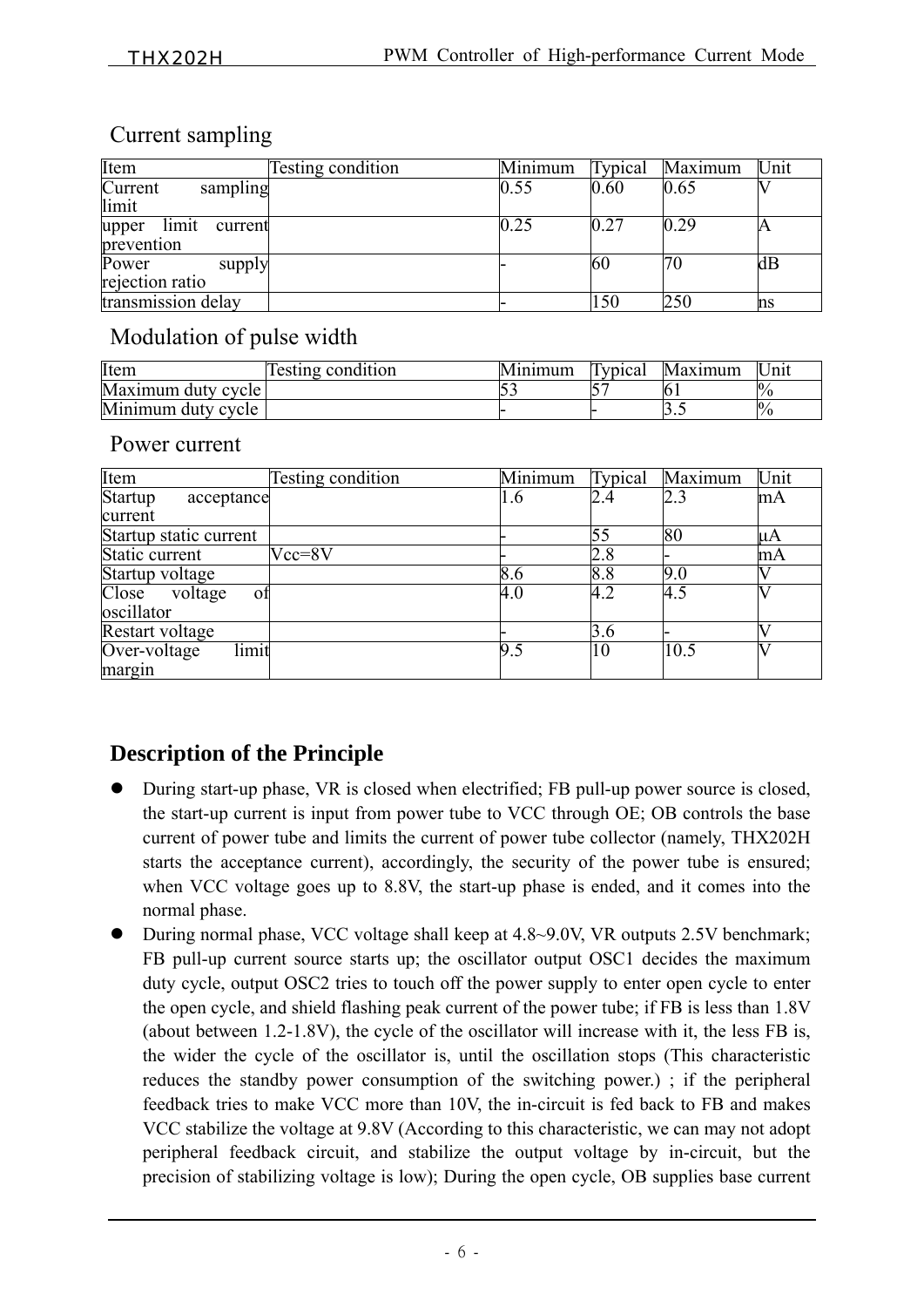for the power tube, OE pulls down the emitter of the power tube to IS, and OB adopts the driving parameter of ramp current ( it refers to that OB on-current is the parameter of IS, when IS is 0V, OB on-current is about 24mA, then OB on-current increases linearly with IS, when IS increases to 0.6V, OB on-current is about 24mA, this characteristic makes effective use of the output current of OB, decreases the power consumption of THX202H), if IS detects that the specified current FB, it will come into the close cycle; during the close cycle, OB pulls down, the power tube will not shut off immediately, but OE clamps 1.5V (after the power tube is shut off, the base will be biased reversely, which improves the voltage endurance); during open or close cycle, if the power tube is detected beyond the upper limit current, the trigger of the upper limit current will be placed preferentially and forces FB to drop, the duty cycle will become less so as to protect the power tube and transformer; at the beginning of next close cycle or when FB is less than 1.8V, the trigger of the upper limit current will reset. In addition, THX202H is installed over heat protection internally, when the internal temperature is higher than 125℃, it will broaden the cycle of the oscillator and makes the temperature of THX202H less than 135℃; The ramp compensation is also placed internally, when THX202H is in a big duty cycle or in the mode of constant current, it can stabilize the open/close cycle.

If VCC declines to 4.2V or so, the oscillator will shut off, OSC1 and OSC2 are in the low level, and the power supply keeps at close cycle; when VCC goes on declining to 3.6V or so, THX201 will come into the start-up phase once again.



Fig.2 Waveform Graph of Open and Close Cycle at Normal Phase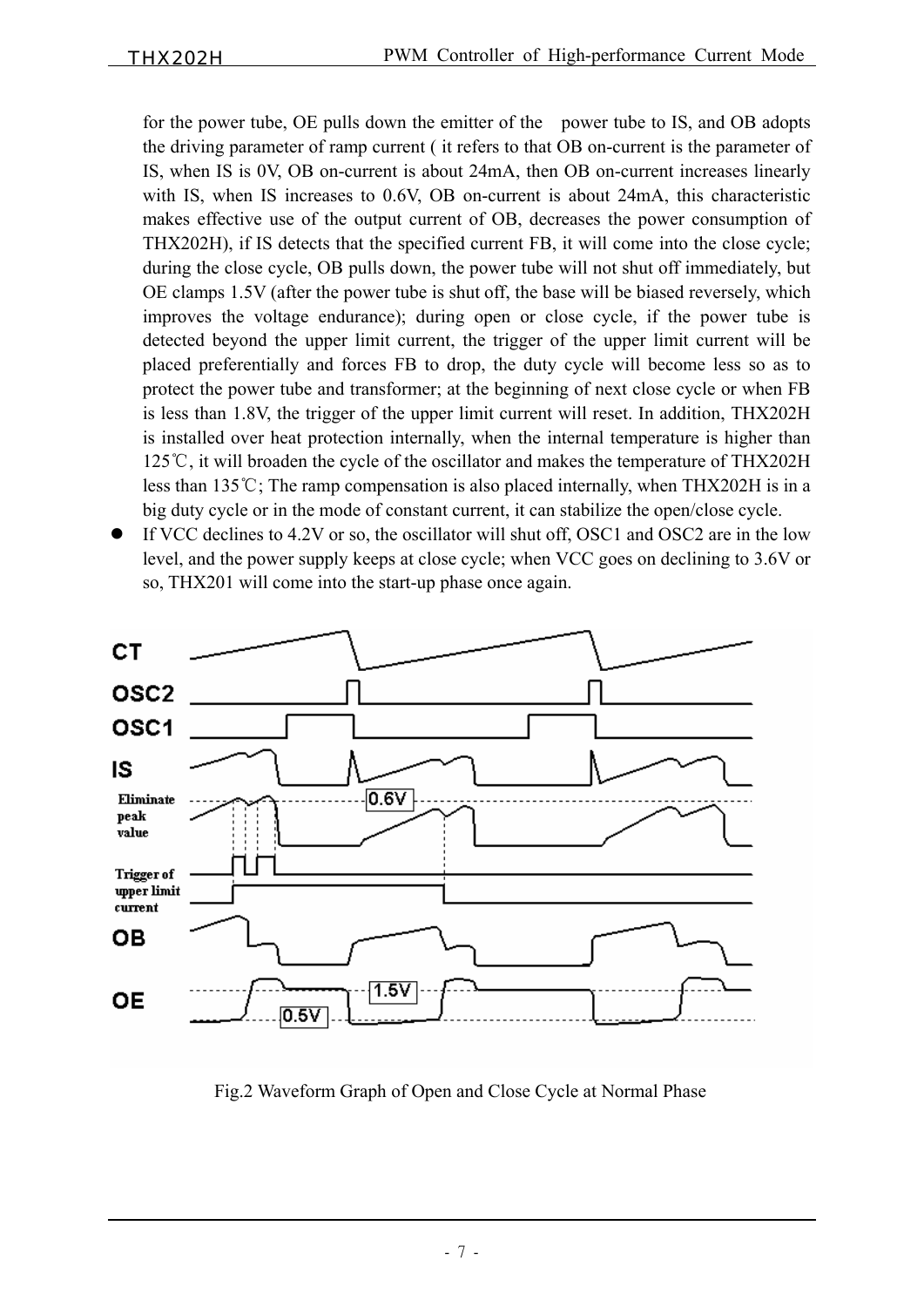

## **Definition of Electric Parameter**

- Start-up acceptance current: the current on OC when OB inputs 0.5mA during the start-up phase
- Start-up Ouiescent Current: the current of minimum current source that can make VCC oscillate (namely finish the start-up of THX202H) when VCC meets filter capacitance and adjustable current source, CT meets 330PF, and other pins hang in the air.
- Start-up Voltage: Maximum VCC value of above VCC oscillation.
- Re-start Voltage: Minimum VCC value of above VCC oscillation.
- Close Voltage of Oscillator: VCC value that makes RC oscillator stop oscillating when the above VCC oscillates the falling edge.
- Ouiescent Current: VCC power current when FB is grounded with 1.0K of resistance at normal phase.
- Pull-up/pull-down Current of the Oscillator: at normal phase, FB is 2.5V, CT is 1.25V, and CT is in pull-up/pull-down current.
- FB Pull-up Current: Pull-up current on FB at normal phase when FB is 2.5V, IS is 0V.
- FB Upper Limit Current Prevention: The pull-down current on FB at normal phase when FB is 6V, IS is 0.3V.
- Internal Feedback Power Voltage: VCC value of THX202H power supply of the circuit without peripheral standby at normal phase
- z OC Upper Limit Voltage: the minimum OC current of pull-down current on FB when FB is 6V
- Ramp current drive: it refers to the power tube base drive OB on-current is the function of IS, when IS is 0V, on-current OB is about 24mA, then on-current OB will increase linearly with IS, when IS is increased to 0.6V, on-current OE is about 40mA.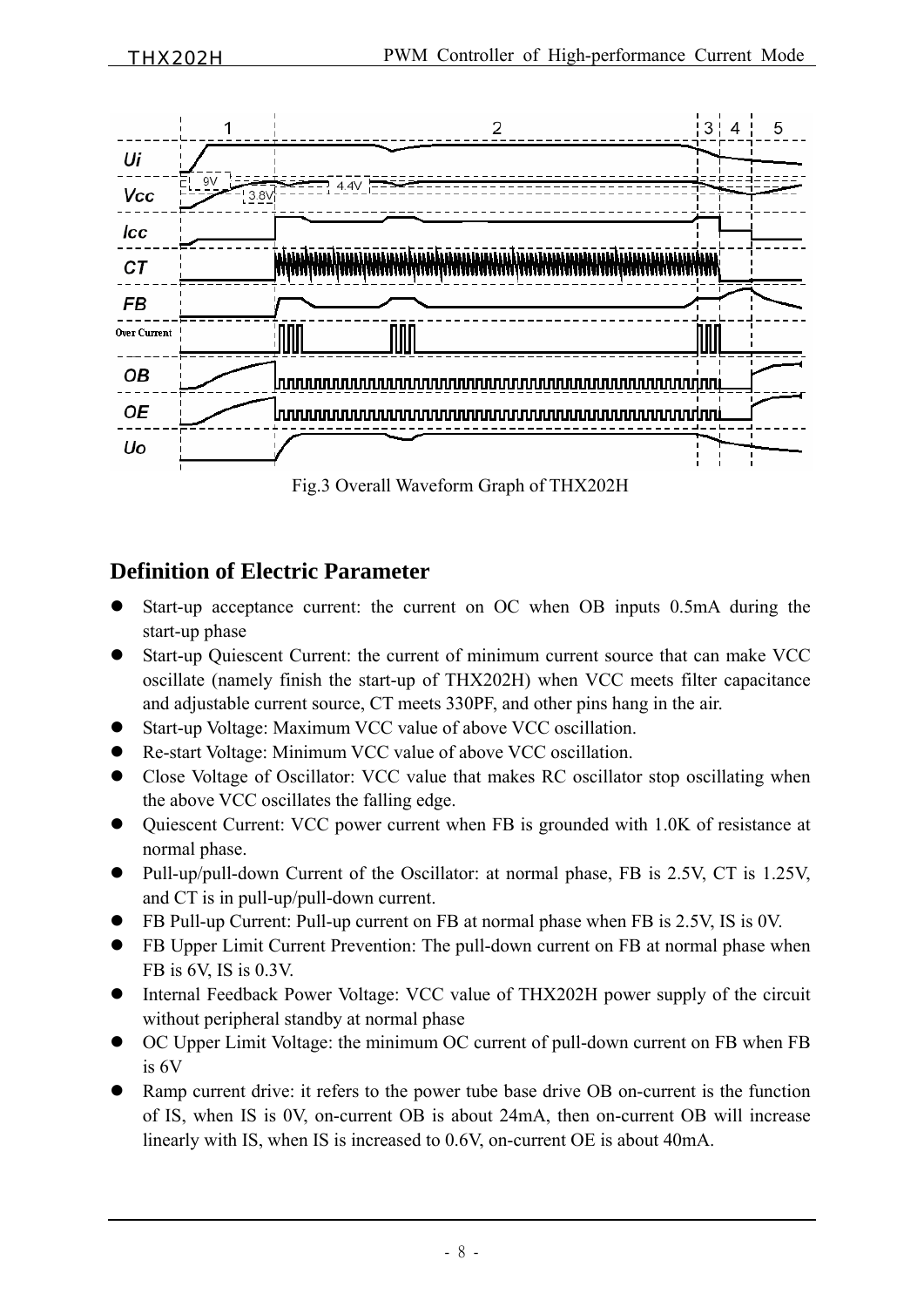## **Application Information:**

#### **1. Relationship between CT timing capacitance and switching frequency**

 CT capacitance is charged by 50uA constant current through internal current source to for the rise-up edge, when the voltage is charged to 1.6V, the internal circuit will discharge CT with 1.9mA of pull-down current to form the fall-down edge of the clock, and accomplish a clock cycle, which is about:

 $T=CT*48000(s)$ 

$$
Fs=1/T \; (Hz)
$$

Although the bipolar circuit can work under higher frequency, but for the switch of bipolar power, the influence caused by switch loss for the storage time is still be considered. Generally, the appropriate switching frequency is about below 70KHz. Under common application situation, CT capacitance of THX202H can be configured by 330PF, when the relevant working frequency is around 66KHz.

#### **2. FB feedback and control**

 In normal working state, the voltage of FB will decide the value of the maximum switching current, the higher the voltage is, the bigger the switching current is (it is only limited at the peak value). FB pins pull up 600uA power source internally, the pull-down resistance is about 23KΩ (it approximates the equivalent value). In addition, when FB voltage is less than 1.8V, the oscillating cycle will be enlarged, the switching frequency will declined, the more it is less than 1.8V, the lower the switching frequency is. The external FB capacitance will influence the feedback bandwidth, so some external parameters will be affected, such as transient-state characteristic.<br>THX203H



As for the value of CFB capacitance, the typical application can be selected according to the frequency character of feedback circuit between 10nF and 100nF. It is recommended to use 22nF.

#### **3. Over temperature protection**

 The interior of IC integrates the function of over temperature protection. When the internal temperature of the chip reaches 125 ℃ , the over-heat protection circuit will work, it will pull down the clock signal, the switching frequency will fall until the oscillator is turned off.

As shown in the following figure,



**4. Driving characteristic and high voltage endurance bias technology of power tube**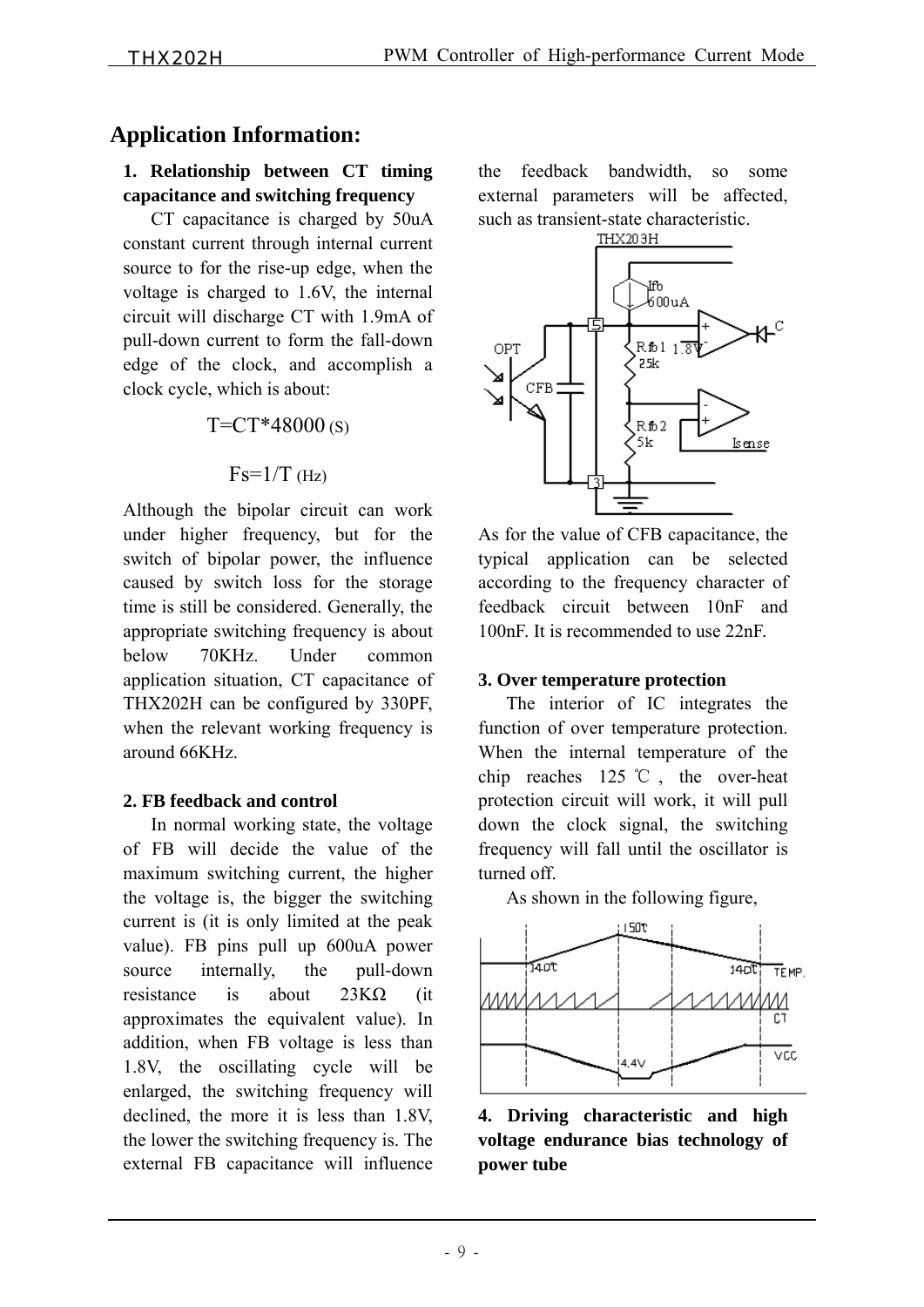The power tube adopts the ramp current drive, the driving current will increase with the output power, when FB is 0, the current of OB is about 24mA, when FB is 6V, the current of OB is about 40mA, and the driving power consumption will decrease remarkably when the output is low.

 The interior of IC integrates the particular bias technology, when the power tube is shut, the output of OB will be pulled down to the ground, meanwhile, it will bias the output of OE to 1.5V or so, bias the emitter junction, accelerate the decreasing speed of Ic current, expand the effective safe working area, the switching tube affords the reverse voltage CB, therefore, the endurance characteristic of the switching tube can be up to 700V. For more detail information for the voltage endurance characteristic of the switching tube, please refer to the relevant technical data.



The bias waveform is shown as follows:



#### **5. Over-voltage and under-voltage protection**

IC has the function of slow-moving

under-voltage protection, when the voltage of VCC reaches 8.8V, IC will set out to start, the initial start-up voltage is provided by the driving resistance, the high voltage of input will be injected into the base of the switching tube through Ic current, consequently, the driving voltage is formed. When IC works normally, the voltage of VCC should be keep between 4.8V and 9V (including the situation of full load output), if the voltage of VCC falls to 4.2V, the oscillator will enter the state of shutoff, when it decreases to 3.6V further, IC will begin to reset.

As shown in the following figure:



 VCC in side IC is provided with a comparator controller of the upper limit voltage, if VCC tries to be more than 10V, the comparator will work, FB will be pulled down, and it will lock VCC to 10V, and reach the limit function of over voltage, by which the voltage feedback function of the front terminal can be accomplished conveniently, the rising phenomenon of the output voltage in large extent can be avoided when the open-loop is output, so as to guarantee the security of the load. Because of the existence of this characteristic, the design of VCC shall be kept at the proper range, so as to avoid VCC rising excessively high when the output is high, and make the output voltage escape from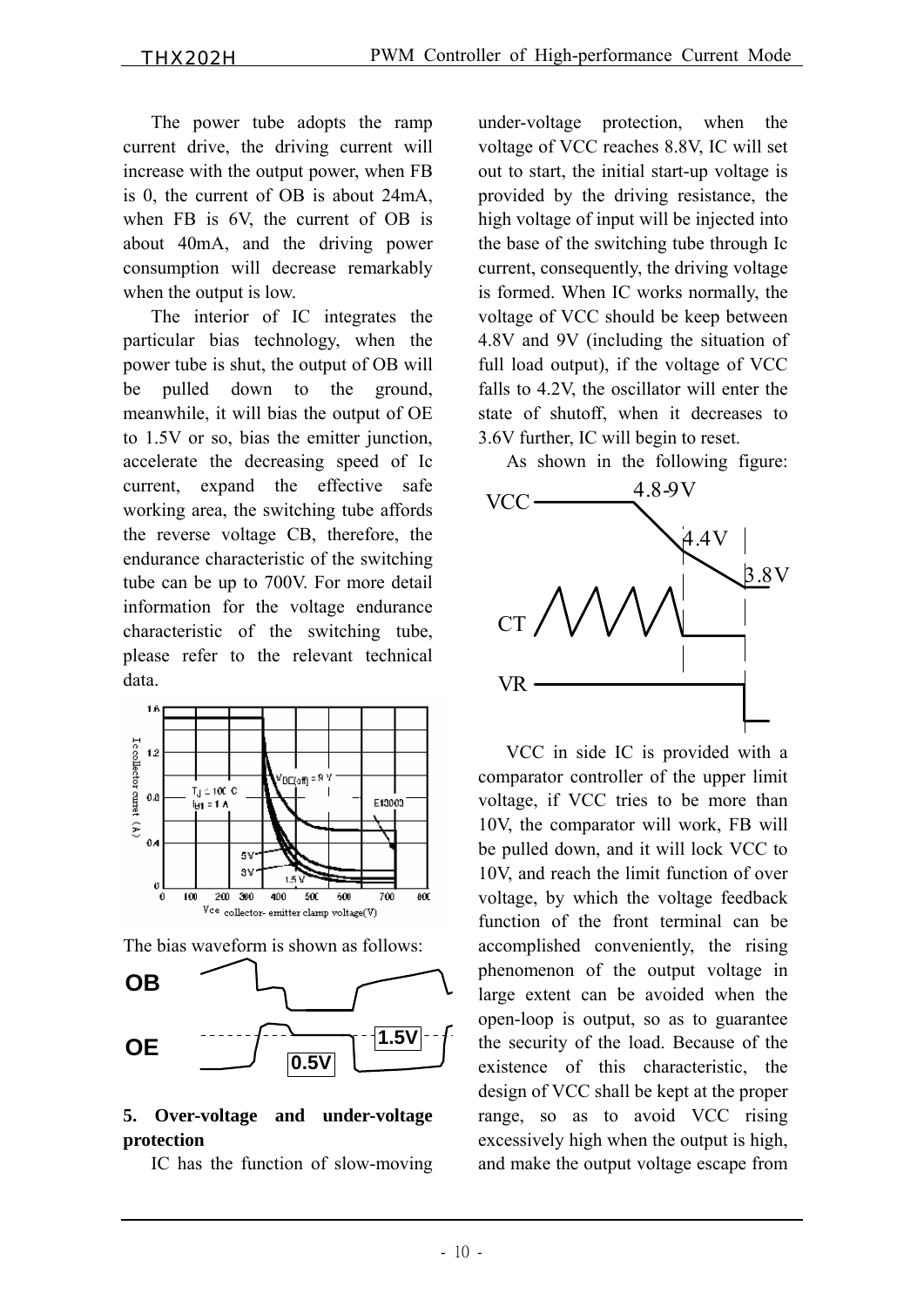decreasing when IC over-voltage limit works.

#### **6. Maximum switching current limit**

 IC has the function of current limit cycle by cycle. It will test every switching current in every switching cycle, if the current fixed by FB or upper limit current prevention is reached, it will come into the close cycle, and the detection of the current has the function of real-time foreland hide, it can shield the switching peak, and avoid the wrong detection of the switching current. Then the reasonable temperature compensation eliminates the influence of temperature, comparing with normal MOSFET (the alteration of Ron will be large when the temperature changes) switching chip, the switching current can always be very accurate in a larger range, thus not too much allowance is needed to match a larger working temperature range for the designer when he designs the scenario, and the security of the circuit for use can be improved.

 The typical maximum limit value of switching current for THX202H is 0.25A. When designing a flyback power with 80V of emitter voltage, it can accomplish the output power of more than 5W easily, and meet the broad temperature range.

#### **7. Requirement of heat elimination**

 As for a typical power switch, it must have necessary heat elimination

measures, so as to avoid that the excessive heat leads to heat protection. The primary heat inside IC is produced by the on-off wasting of the switching tube, so appropriate heat elimination position is Pin7-8 pin of IC, one wieldy way is to pave PCB copper foil of a certain area on Pin7-8 pin, what's more, plating tin on the copper foil will improve the heat elimination ability greatly. For an input of 85-265V, the typical application of 5W output and 100mm2 copper foil are necessary.

 Reference wiring is as the following figure:



Typical application circuit(input 85-265V, output 5V 1A):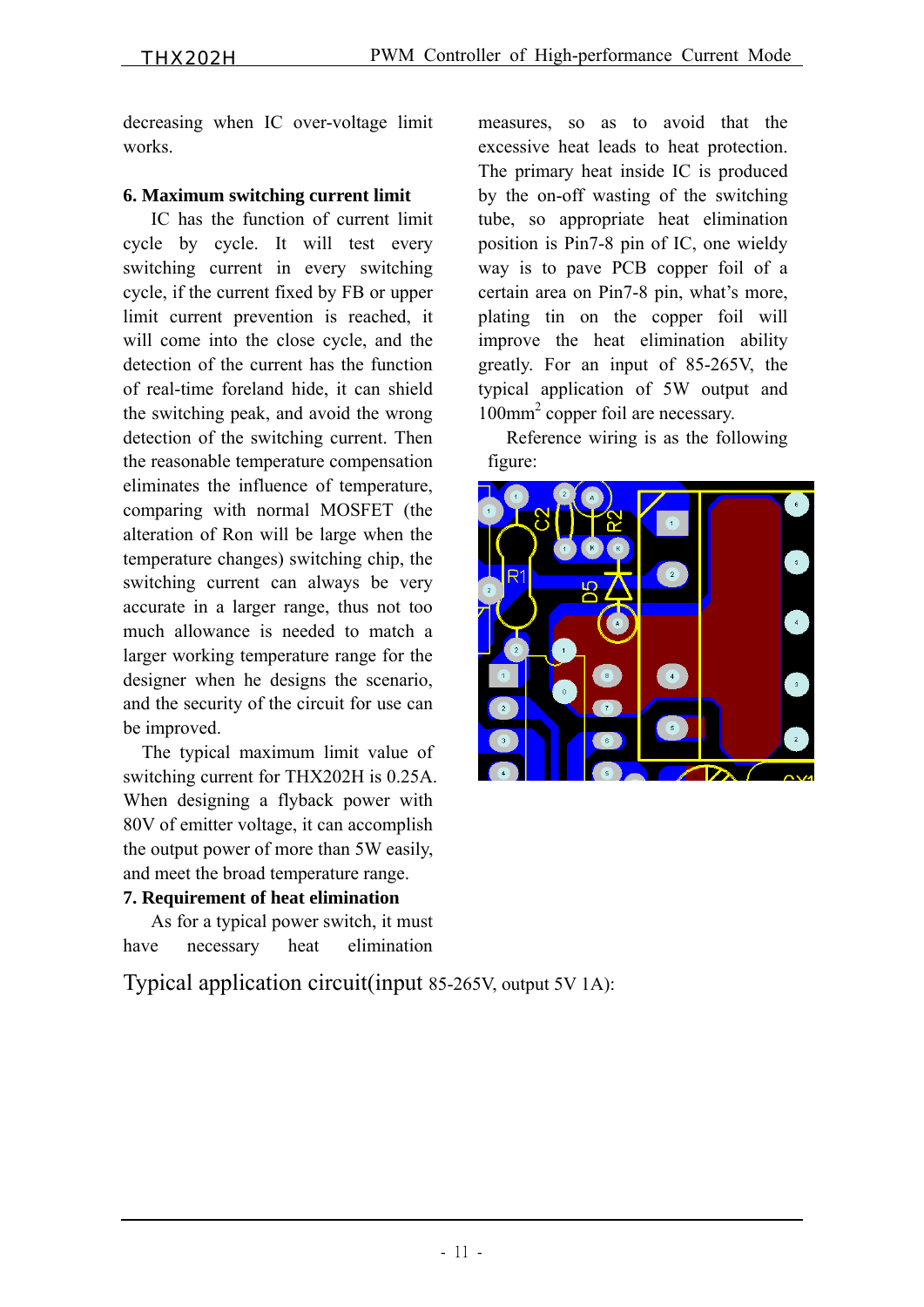

Fig. 4 Typical Application Circuit

Components Listing: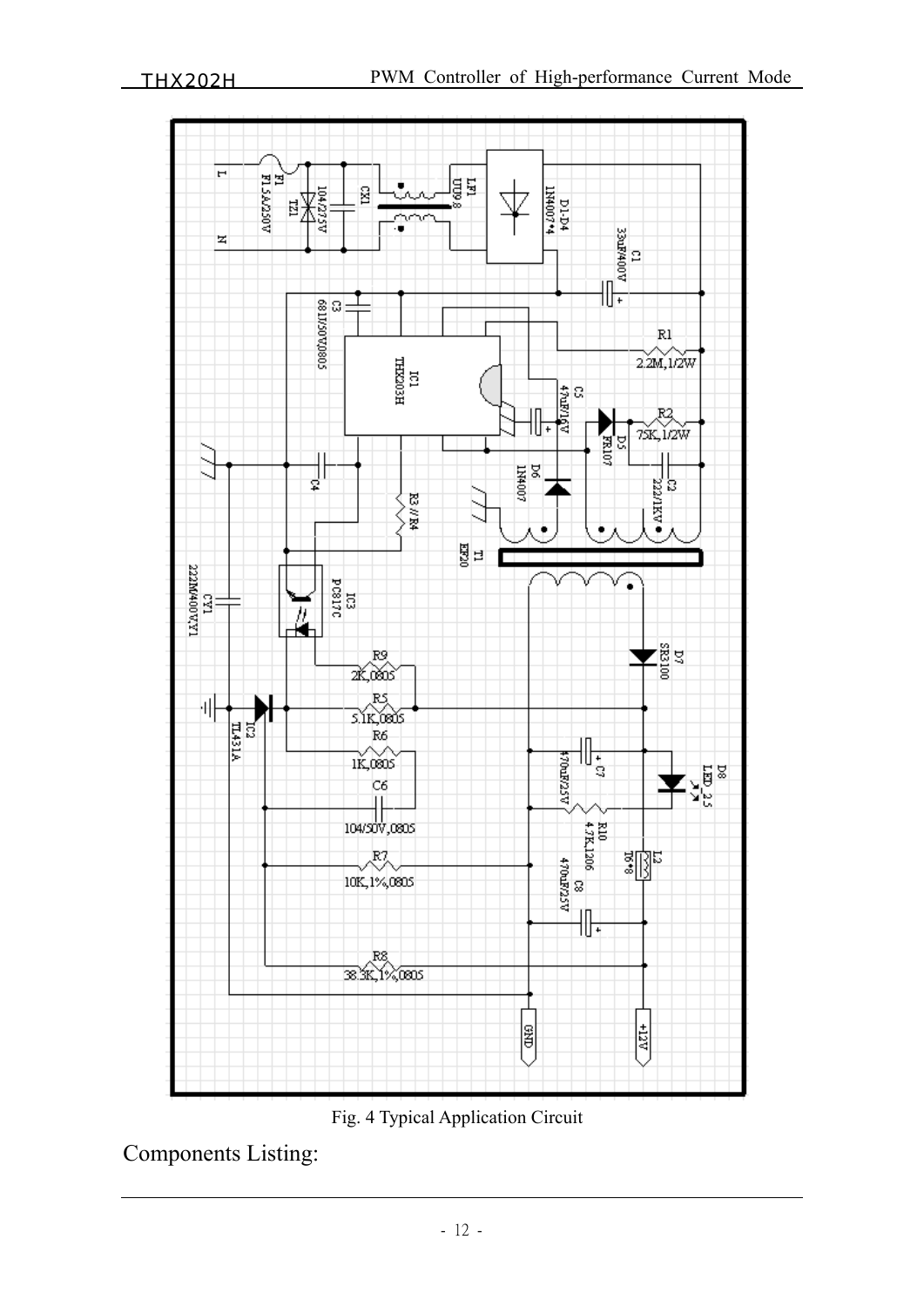| No.                      | Component<br>Name                       | Spec./Model        | encapsulation    | Amount         |                 | Sign           |
|--------------------------|-----------------------------------------|--------------------|------------------|----------------|-----------------|----------------|
| $\mathbf{1}$             | Resistance                              | 100R               | 0805             | $\mathbf{1}$   | R <sub>5</sub>  |                |
| $\overline{2}$           |                                         | 1K                 | 0805             | $\mathbf{1}$   | R <sub>6</sub>  |                |
| $\overline{3}$           |                                         | 4.7K               | 1206             | $\sqrt{2}$     | R1              | R9             |
| $\overline{\mathcal{A}}$ |                                         | 10K,1%             | 0805             | $\mathbf{1}$   | R7              |                |
| 5                        |                                         | 10.5K, 1%          | 0805             | $\mathbf{1}$   | R8              |                |
| 6                        |                                         | 75K                | 1206             | 1              | R <sub>4</sub>  |                |
| $\overline{7}$           |                                         | 1M                 | 1206             | $\overline{c}$ | R <sub>2</sub>  | R <sub>3</sub> |
| 8                        | Capacitance                             | 331J/50V           | 0805             | 1              | C <sub>4</sub>  |                |
| 9                        |                                         | 222/1KV            | 1206             | $\mathbf{1}$   | C <sub>5</sub>  |                |
| 10                       |                                         | 223/50V            | 0805             | $\mathbf{1}$   | $\overline{C}3$ |                |
| 11                       |                                         | 681J/50V           | 0805             | $\mathbf{1}$   | C7              |                |
| 12                       |                                         | 104/50V            | 0805             | $\mathbf{1}$   | C8              |                |
| 13                       | Capacitance Y                           | 222M/400V          | CT7, Y1          | $\mathbf{1}$   | CY1             |                |
| 14                       | <b>ELCC</b>                             | 6.8uF/400V         | EC3.5-8          | $\overline{2}$ | C <sub>1</sub>  | C <sub>2</sub> |
| 15                       |                                         | 22uF/16V           | EC3-5            | $\mathbf{1}$   | C6              |                |
| 16                       |                                         | 220uF/16V          | EC3-6.3          | $\mathbf{1}$   | C9              |                |
| 17                       |                                         | 470uF/16V          | EC3.5-8          | $\mathbf{1}$   | C10             |                |
| 18                       | Diode                                   | 1N4001             | DO-35            | $\mathbf{1}$   | D <sub>3</sub>  |                |
| 19                       |                                         | FR107              | DO-41            | $\mathbf{1}$   | D2              |                |
| 20                       |                                         | <b>SR260</b>       | DO-41            | $\mathbf{1}$   | D4              |                |
| 21                       | Rectification<br>bridge                 | DF <sub>06</sub> S | DF-S             | $\mathbf{1}$   | D1              |                |
| 22                       | Luminous tube LED2.5                    |                    | D2.5             | $\mathbf{1}$   | D <sub>5</sub>  |                |
| 23                       | Induction<br>color code                 | ofEC-332K          | D4*8mm           | $\mathbf{1}$   | L1              |                |
|                          |                                         |                    |                  |                |                 |                |
|                          |                                         |                    |                  |                |                 |                |
|                          |                                         |                    |                  |                |                 |                |
|                          |                                         |                    |                  |                |                 |                |
| 24                       | Power                                   | DR6*8,10uH         | DR6*8            | $\mathbf{1}$   | L2              |                |
|                          | inductance                              |                    |                  |                |                 |                |
| 25                       | Transformer                             | <b>EE16</b>        | EE16-P10         | $\mathbf{1}$   | T1              |                |
| 26                       | Insurance tube                          | F1A/250V           | $D4*10mm$        | $\mathbf{1}$   | RF1             |                |
|                          |                                         |                    |                  |                |                 |                |
| 27                       | voltage-depend 7D471K<br>ent resistance |                    | CT7              | $\mathbf{1}$   | TZ1             |                |
|                          |                                         |                    |                  |                |                 |                |
| 28                       | IC                                      | THX202H            | DIP <sub>8</sub> | $\mathbf{1}$   | IC1             |                |
| 29                       |                                         | TL431              | TO92             | $\mathbf{1}$   | IC3             |                |
| 30                       |                                         | <b>PC817B</b>      | DIP4             | $\mathbf{1}$   | IC2             |                |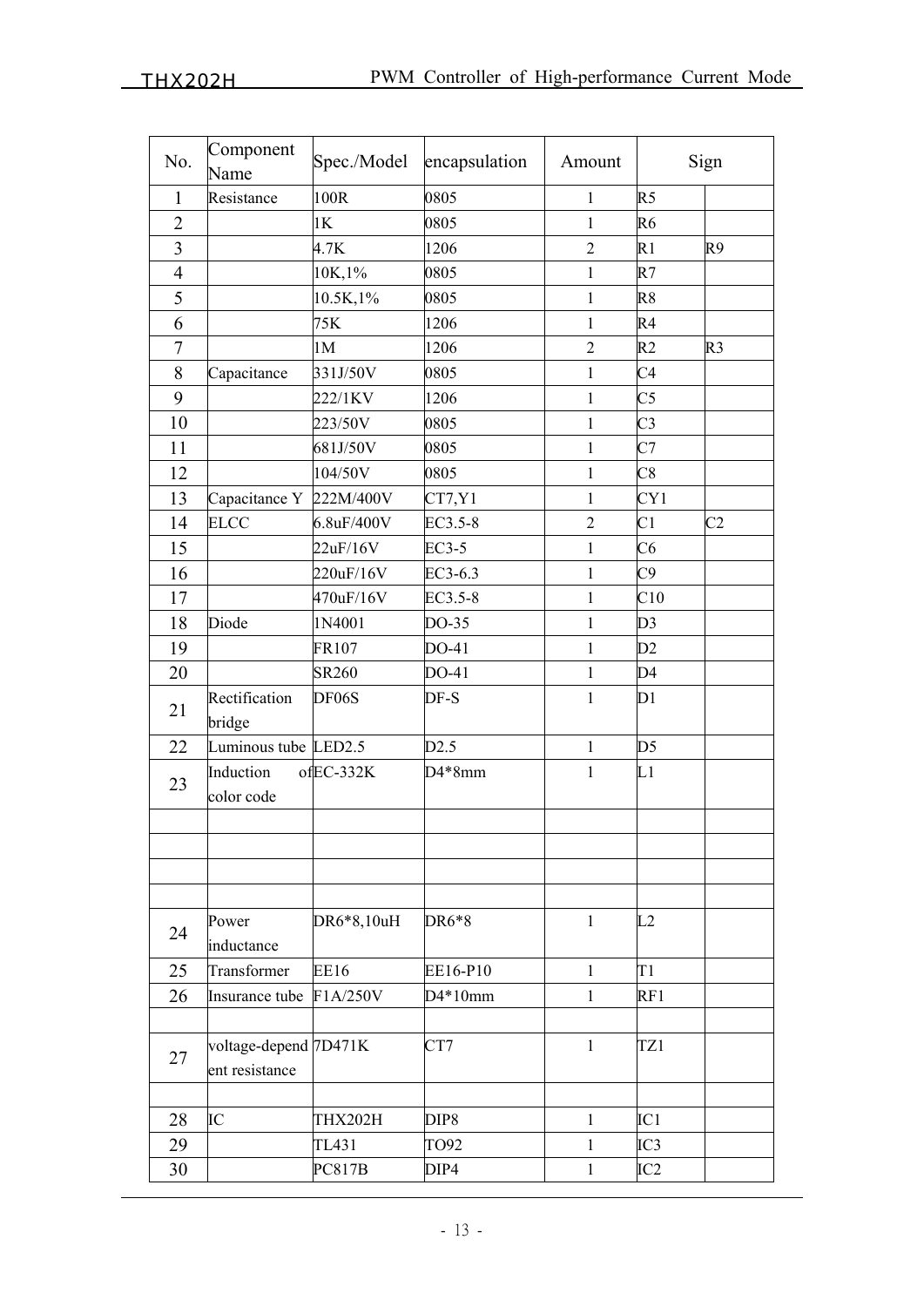THX202H PWM Controller of High-performance Current Mode

| JI | Circuitry panel PCB, 28x53mm |  |  |
|----|------------------------------|--|--|

Coils of the Transformer:

1. Parameters of magnetic core

Core : EF16,TDK PC40  $Ae=19.8mm^2$   $Aw=39.8mm^2$  Bobbin : EF16, 10PIN, 4+6PIN,VELOX 420-SEO , 94V0 Lp=3.1mH±10%

#### 2. Bobbin diagram



#### 3. Bobbin data

| No.            | Name                                                    | Spec.           | Direction | coil/layer  | Note             |
|----------------|---------------------------------------------------------|-----------------|-----------|-------------|------------------|
|                | Np1, $1^{st}$ segment of main $F0.2$ mm*1P,2UEW<br>coil |                 | $2 - 1$   | <b>80TS</b> | Thick<br>coiling |
| $\overline{2}$ | insulated adhesive paper 3M, No. 1350                   |                 |           | 3 tiers     |                  |
| 3              | Ns, output coil                                         | F0.50mm*1P,3UEW | $7 - 8$   | 11TS        | Thin<br>coiling  |
| 4              | insulated adhesive paper 3M, No.1350                    |                 |           | 3 tiers     |                  |
| 5              | 2nd<br>$Np2$ ,<br>segment<br>OI.<br>main coil           | F0.2mm*1P,2UEW  | $3-2$     | <b>80TS</b> | Thick<br>coiling |
| 6              | insulated adhesive paper 3M, No. 1350                   |                 |           | 2 tiers     |                  |
| 7              | Nvcc,<br>ICp<br>power<br>supply coil                    | F0.2mm*1P,2UEW  | $5-6$     | 13TS        | Thin<br>coiling  |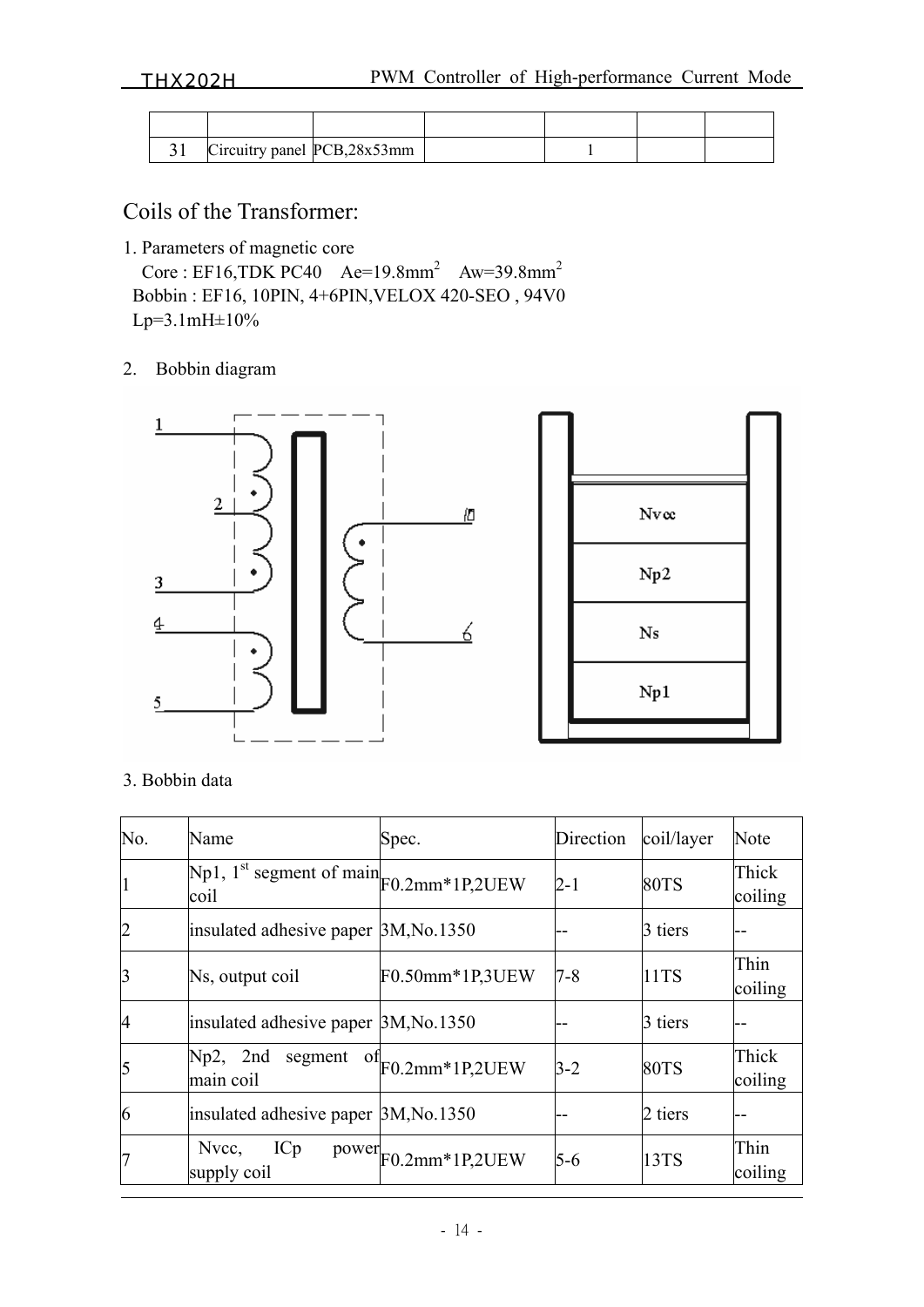|  | positional and analysis of $3M$ , No. 1350 |  | -- |  | -- |
|--|--------------------------------------------|--|----|--|----|
|--|--------------------------------------------|--|----|--|----|

Note: the transformer is coiled with copper skin 1.1TS and welded to meet Pin6.

Testing data:

| Testing data                                                       | Unit          | Input Voltage (V) |      |      |      |      |      |
|--------------------------------------------------------------------|---------------|-------------------|------|------|------|------|------|
| Testing item                                                       |               | 85                | 110  | 135  | 180  | 220  | 265  |
| Input power (standby power) when<br>$Io=0A$                        | W             | 0.06              | 0.07 | 0.08 | 0.11 | 0.14 | 0.21 |
| Output voltage when Io=0A                                          | V             | 5.13              | 5.12 | 5.13 | 5.13 | 5.13 | 5.13 |
| Output ripple when Io=0A                                           | mV            | 15.4              | 13.0 | 12.8 | 15.4 | 16.8 | 16.4 |
|                                                                    |               |                   |      |      |      |      |      |
| Output voltage when Io=1A                                          | V             | 5.13              | 5.12 | 5.12 | 5.12 | 5.12 | 5.12 |
| Output ripple when $Io=1A$                                         | mV            | 15.6              | 14.0 | 13.4 | 13.0 | 13.4 | 13.4 |
| Switch power when Io=1A                                            | $\frac{0}{0}$ | 70.5              | 73.1 | 73.9 | 75.2 | 73.7 | 73.1 |
|                                                                    |               |                   |      |      |      |      |      |
| Output voltage when $Io=0.75A$                                     | V             | 5.12              | 5.13 | 5.12 | 5.12 | 5.12 | 5.12 |
| Output ripple when $Io=0.75A$                                      | mV            | 11.8              | 10.2 | 11.0 | 11.0 | 10.2 | 10.8 |
| Switch efficiency when Io=0.75A                                    | $\frac{0}{0}$ | 71.2              | 76.0 | 73.9 | 74.7 | 73.3 | 72.7 |
|                                                                    |               |                   |      |      |      |      |      |
| Output voltage when Io=0.5A                                        | V             | 5.12              | 5.12 | 5.12 | 5.12 | 5.12 | 5.12 |
| Output ripple when $Io=0.5A$                                       | mV            | 11.6              | 10.8 | 11.8 | 10.8 | 11.8 | 11.6 |
| Switch efficiency when Io=0.5A                                     | $\frac{0}{0}$ | 70.5              | 73.2 | 74.4 | 72.9 | 71.9 | 70.9 |
|                                                                    |               |                   |      |      |      |      |      |
| Output voltage when Io=0.25A                                       | V             | 5.12              | 5.13 | 5.12 | 5.12 | 5.12 | 5.12 |
| Output ripple when $Io=0.25A$                                      | mV            | 10.6              | 10.8 | 11.0 | 10.6 | 12.4 | 11.4 |
| Switch power when Io=0.25A                                         | $\frac{0}{0}$ | 68.5              | 70.1 | 70.7 | 69.6 | 67.7 | 65.3 |
|                                                                    |               |                   |      |      |      |      |      |
| power when<br>the<br>Input<br>output<br>suffers from short circuit | W             | 0.44              | 0.71 | 0.89 | 1.28 | 1.63 | 1.92 |
|                                                                    |               |                   |      |      |      |      |      |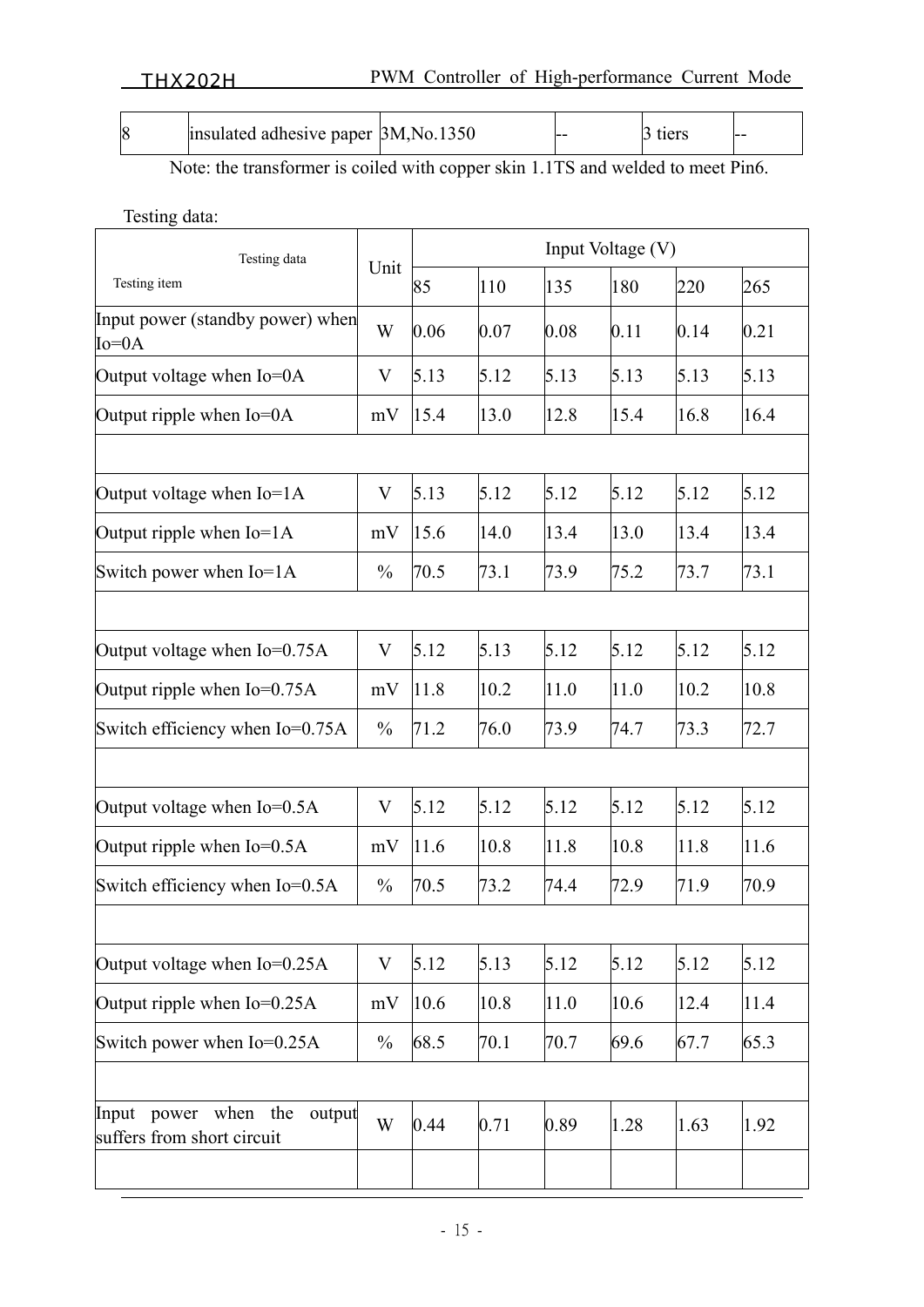*Electric load: PROGIGIT 3310D, power meter: GW GPM-8212*, *Oscillograph: Taike TDS-2014* 

# Primary waveform of testing point:

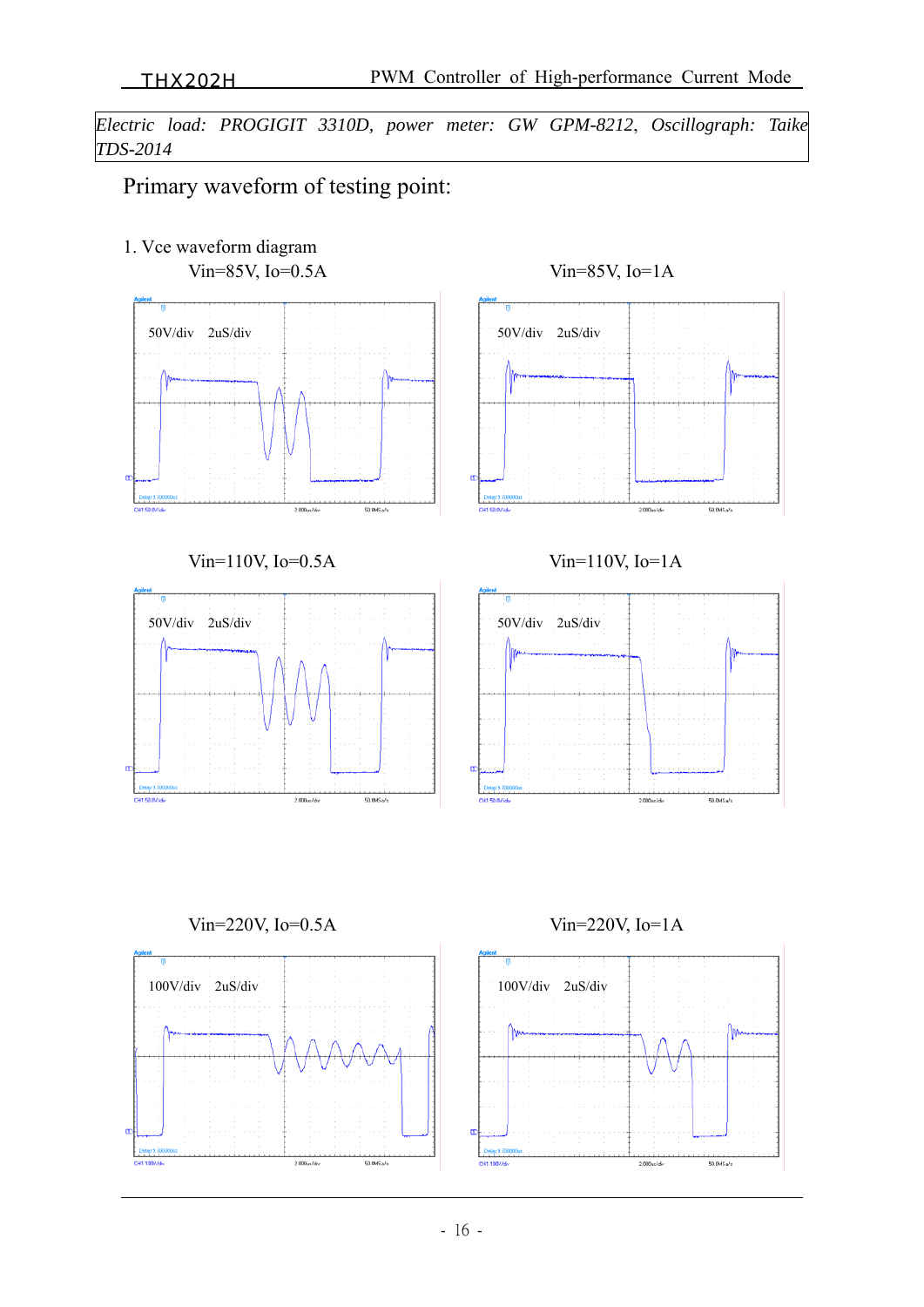

 $1000 + 66$ 

 $100MSa/s$ 

 $\begin{array}{c} \hline \end{array}$ 

 $100MSa/s$ 

 $10.00<sub>n</sub>/d<sub>n</sub>$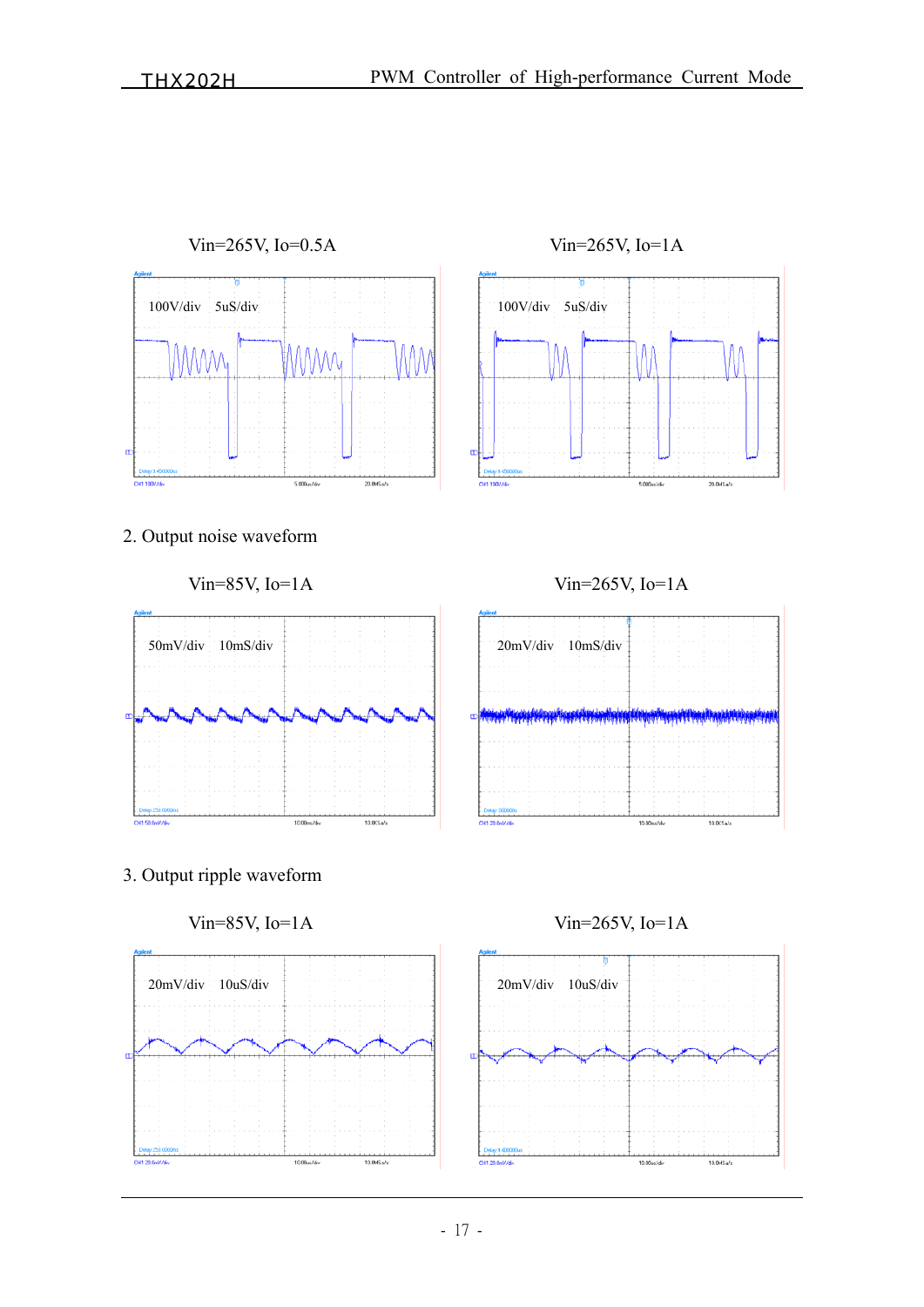



6. Vce waveform when the output suffers short circuit

### Vin=85V, Io=Short Vin=265V, Io=Short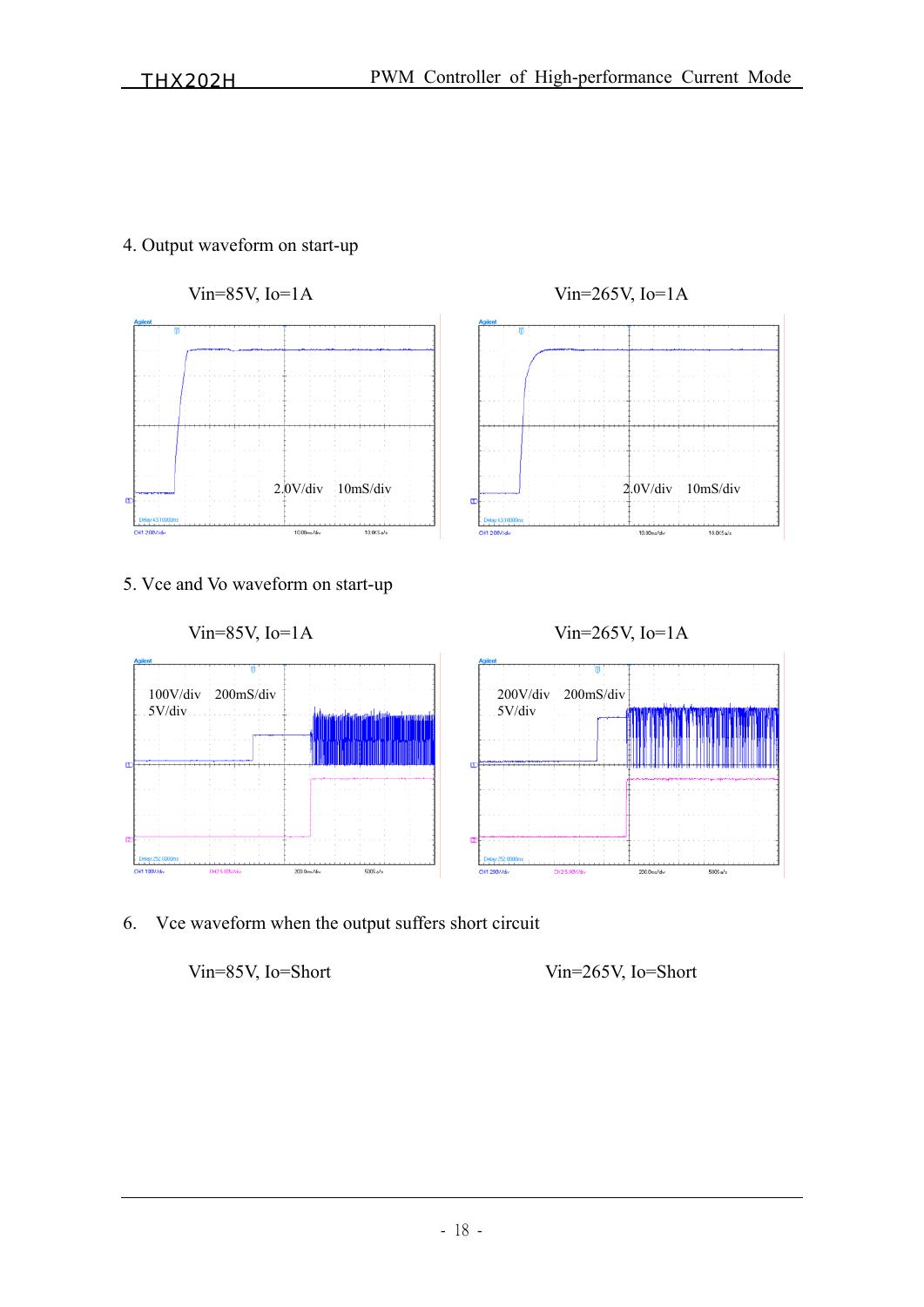

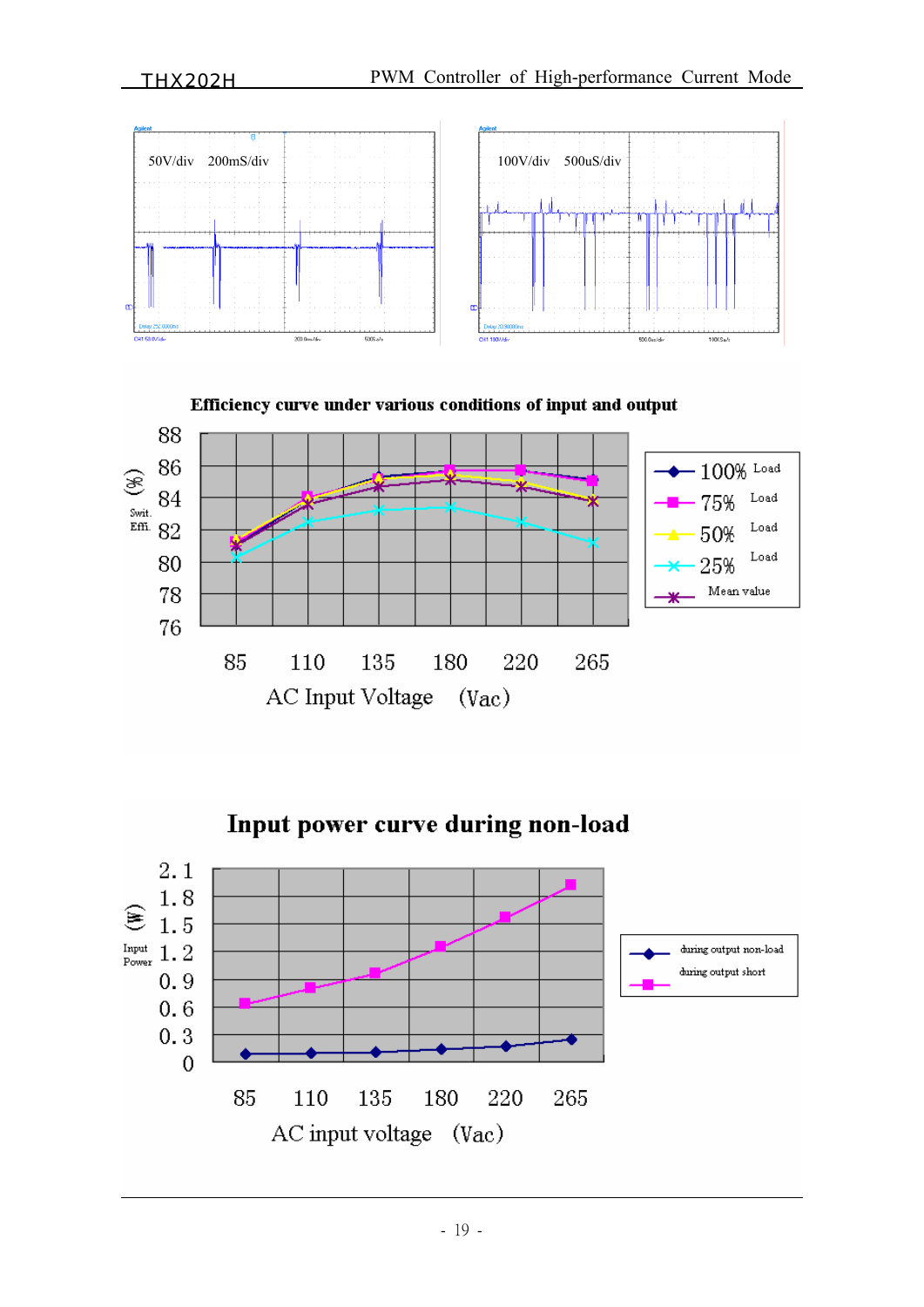Bland for this page)

| IC reference junction temperature and heat resistance                                  |  |  |  |  |  |
|----------------------------------------------------------------------------------------|--|--|--|--|--|
| Data of DIP8 encapsulation junction temperature (reference)                            |  |  |  |  |  |
|                                                                                        |  |  |  |  |  |
|                                                                                        |  |  |  |  |  |
|                                                                                        |  |  |  |  |  |
| Note:1. the testing point is where Pin7,8 approaches the encapsulation cover           |  |  |  |  |  |
| 2. Pin7, 8 is connected on two ounces of tinning copper, and the area of copper is not |  |  |  |  |  |
| less than $200$ mm <sup>2</sup> .                                                      |  |  |  |  |  |

Diagram of the dimension of encapsulation (DIP8)